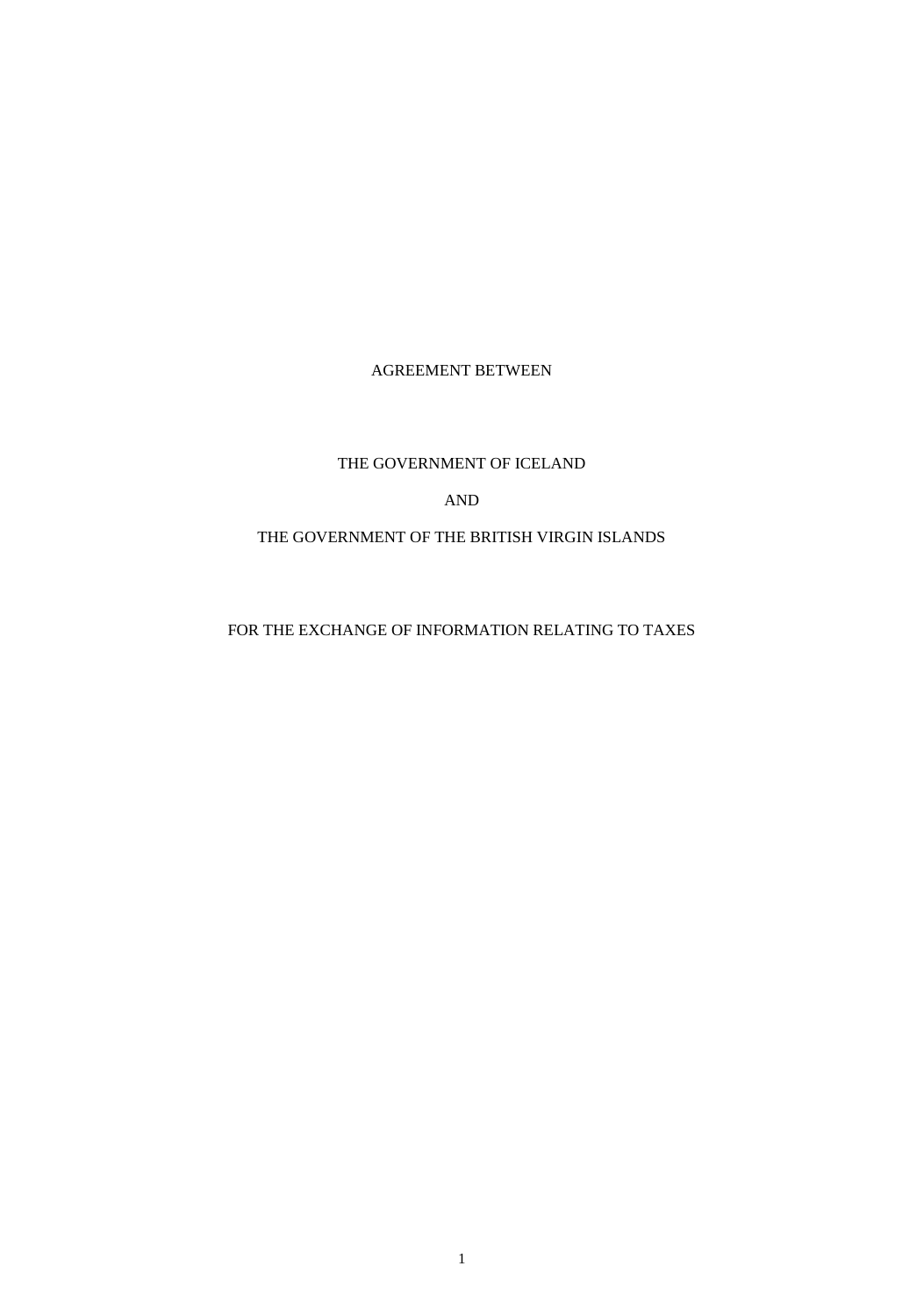# AGREEMENT BETWEEN THE GOVERNMENT OF ICELAND AND THE GOVERNMENT OF THE BRITISH VIRGIN ISLANDS FOR THE EXCHANGE OF INFORMATION RELATING TO TAXES

Whereas the Government of Iceland and the Government of the British Virgin Islands ("the Contracting Parties") recognise the need for cooperation and the exchange of information in criminal and civil tax matters;

Whereas the Contracting Parties have long been active in international efforts in the fight against financial and other crimes, including the targeting of terrorist financing;

Whereas it is acknowledged that the Contracting Parties are competent to negotiate and conclude a tax information exchange agreement;

Whereas the British Virgin Islands on the 2nd April 2002 entered into a formal written commitment to the Organization for Economic Cooperation and Development's (OECD) principles of transparency and exchange of information and have subsequently actively participated in the OECD Global Forum on Taxation;

Whereas the Contracting Parties wish to enhance and facilitate the terms and conditions governing the exchange of information relating to taxes;

Whereas the Contracting Parties recognise that they will never engage in "fishing expeditions";

Now, therefore, the Contracting Parties have concluded the following Agreement which contains obligations on the part of the Contracting Parties only.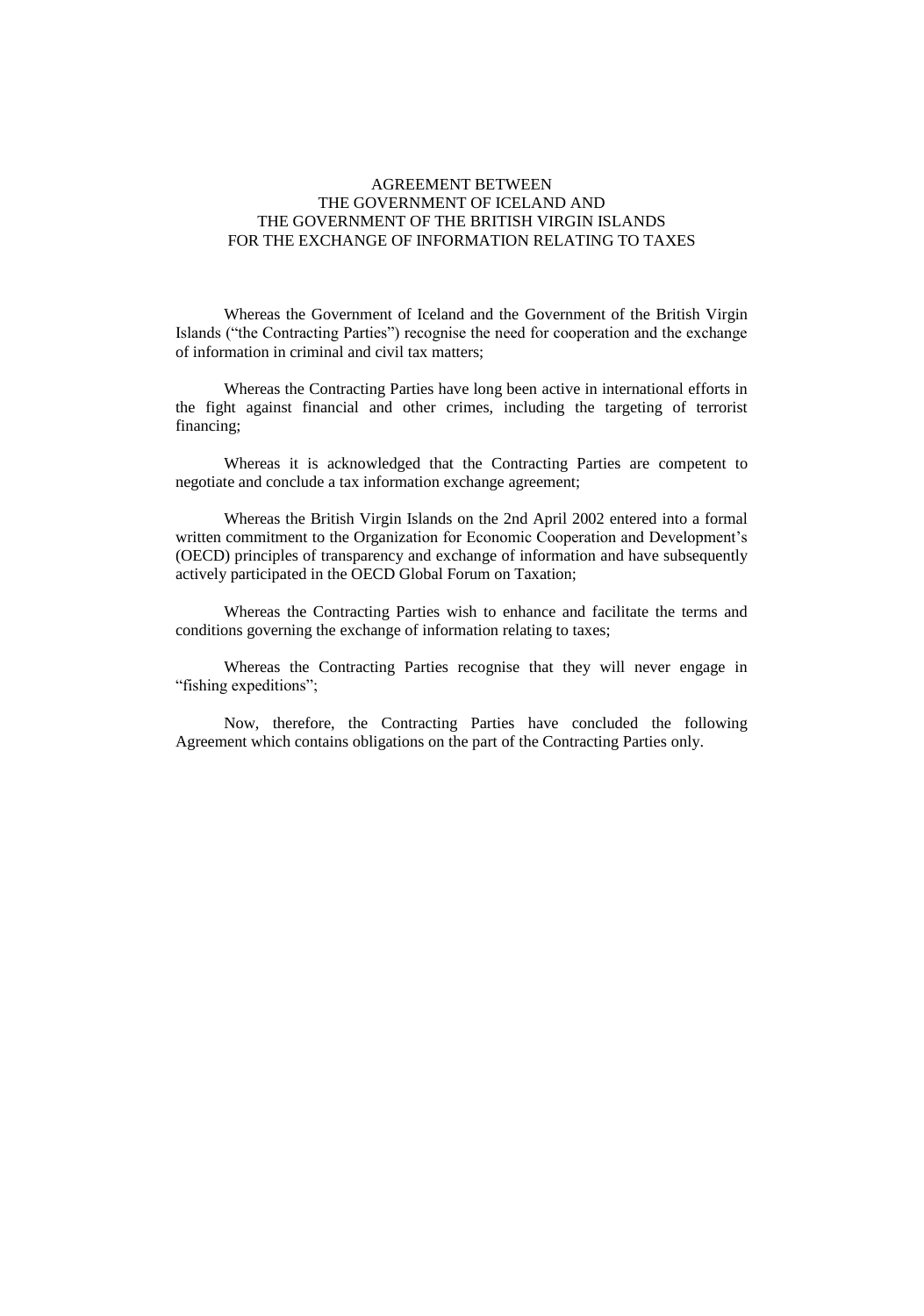## ARTICLE 1 SCOPE OF THE AGREEMENT

1. The competent authorities of the Contracting Parties shall provide assistance through exchange of information that is foreseeably relevant to the administration or enforcement of the domestic laws of the parties concerning the taxes and the tax matters covered by this Agreement, including information that is foreseeably relevant to the determination, assessment, verification, enforcement, recovery or collection of tax claims with respect to persons subject to such taxes, or the investigation or prosecution of tax matters in relation to such persons. Information shall be exchanged in accordance with the provisions of this Agreement and shall be treated as confidential in the manner provided in Article 8.

# ARTICLE 2

# **JURISDICTION**

To enable the appropriate implementation of this Agreement, information shall be provided in accordance with this Agreement by the competent authority of the Requested Party:

- a) without regard to whether the person to whom the information relates is a resident or national of a Contracting Party, or whether the person by whom the information is held is a resident or national of a Contracting Party; and
- b) provided that the information is present within the territory, or in the possession or control of a person subject to the jurisdiction, of the Requested Party.

#### ARTICLE 3 TAXES COVERED

- 1. The taxes covered by this Agreement are:
	- a) in the case of the British Virgin Islands,
		- (i) the income tax;
		- (ii) the payroll tax; and
		- (iii) the property tax;
	- b) in the case of Iceland,
		- (i) the income taxes to the state (tekjuskattar ríkissjóðs); and
		- (ii) the income tax to the municipalities; (útsvar til sveitarfélaganna)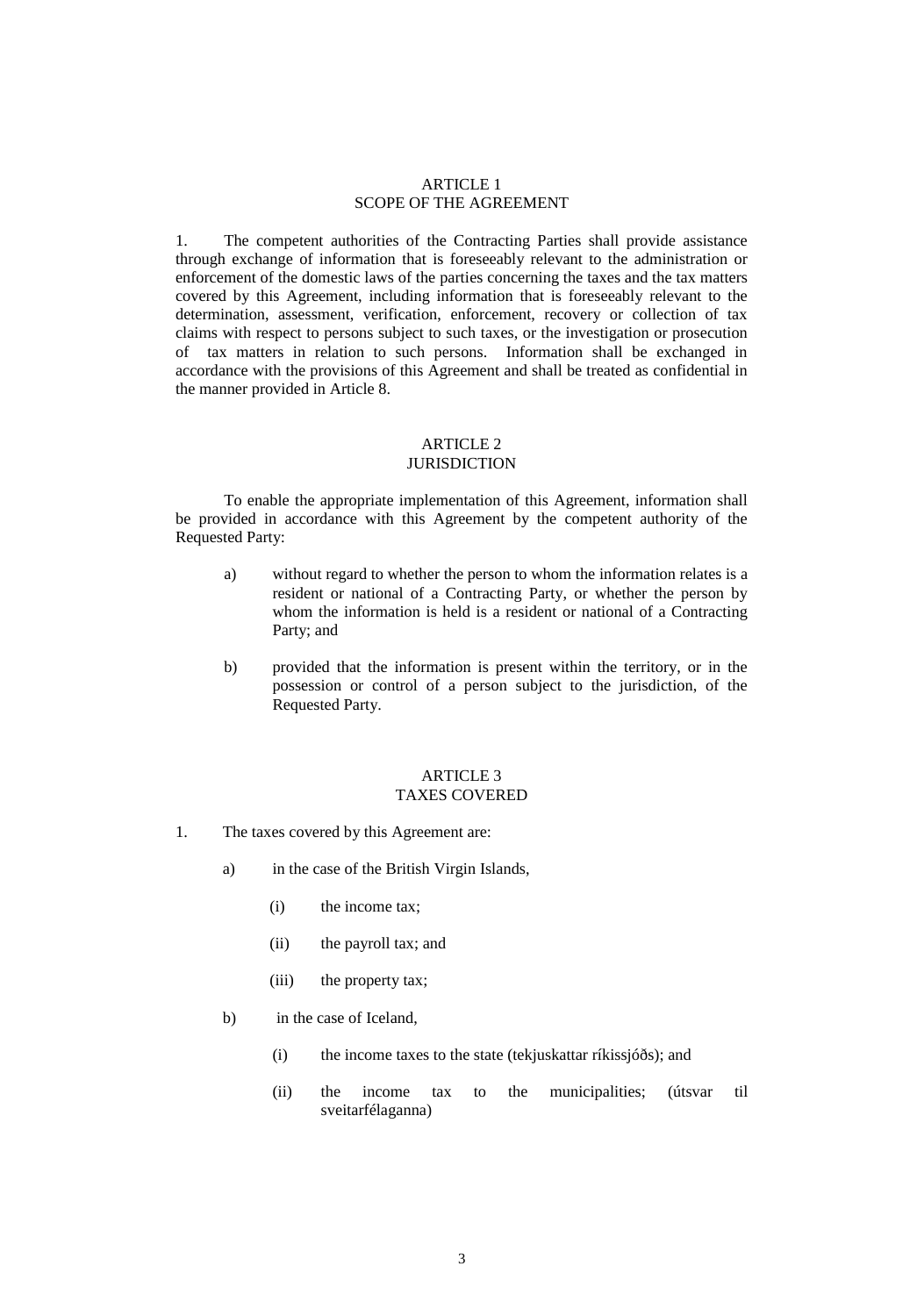(iii) the value added tax (virðisaukaskattur).

2. This Agreement shall also apply to any identical or substantially similar taxes imposed by either Party after the date of signature of this Agreement in addition to, or in place of, any of the taxes listed in paragraph 1 of this Article. The competent authorities of the Contracting Parties shall notify each other of any relevant changes to the taxation and related information gathering measures covered by this Agreement.

#### ARTICLE 4 **DEFINITIONS**

- 1. In this Agreement unless the context otherwise requires:
	- a) "British Virgin Islands" means the territory of the Virgin Islands as referred to in the Virgin Islands Constitution Order 2007;
	- b) "Iceland" means Iceland and, when used in a geographical sense, means the territory of Iceland, including its territorial sea, and any area beyond the territorial sea within which Iceland, in accordance with international law, exercises jurisdiction or sovereign rights with respect to the sea bed, its subsoil and its superjacent waters, and their natural resources;
	- c) "collective investment fund or scheme" means any pooled investment vehicle irrespective of legal form;
	- d) "company" means any body corporate or any entity that is treated as a body corporate for tax purposes;
	- e) "competent authority" means:
		- (i) in the case of the British Virgin Islands, the Financial Secretary or a person or authority designated by the Financial Secretary in writing;
		- (ii) in the case of Iceland, the Minister of Finance or the Minister's authorised representative;
	- f) "Contracting Party" means the British Virgin Islands or Iceland as the context requires;
	- g) "criminal laws" means all criminal laws designated as such under domestic law irrespective of whether contained in the tax laws, the criminal code or other laws;
	- h) "criminal tax matters" means tax matters involving intentional conduct which is liable to prosecution under the criminal laws of the Requesting Party;
	- i) "information" means any fact, statement, document or record in whatever form;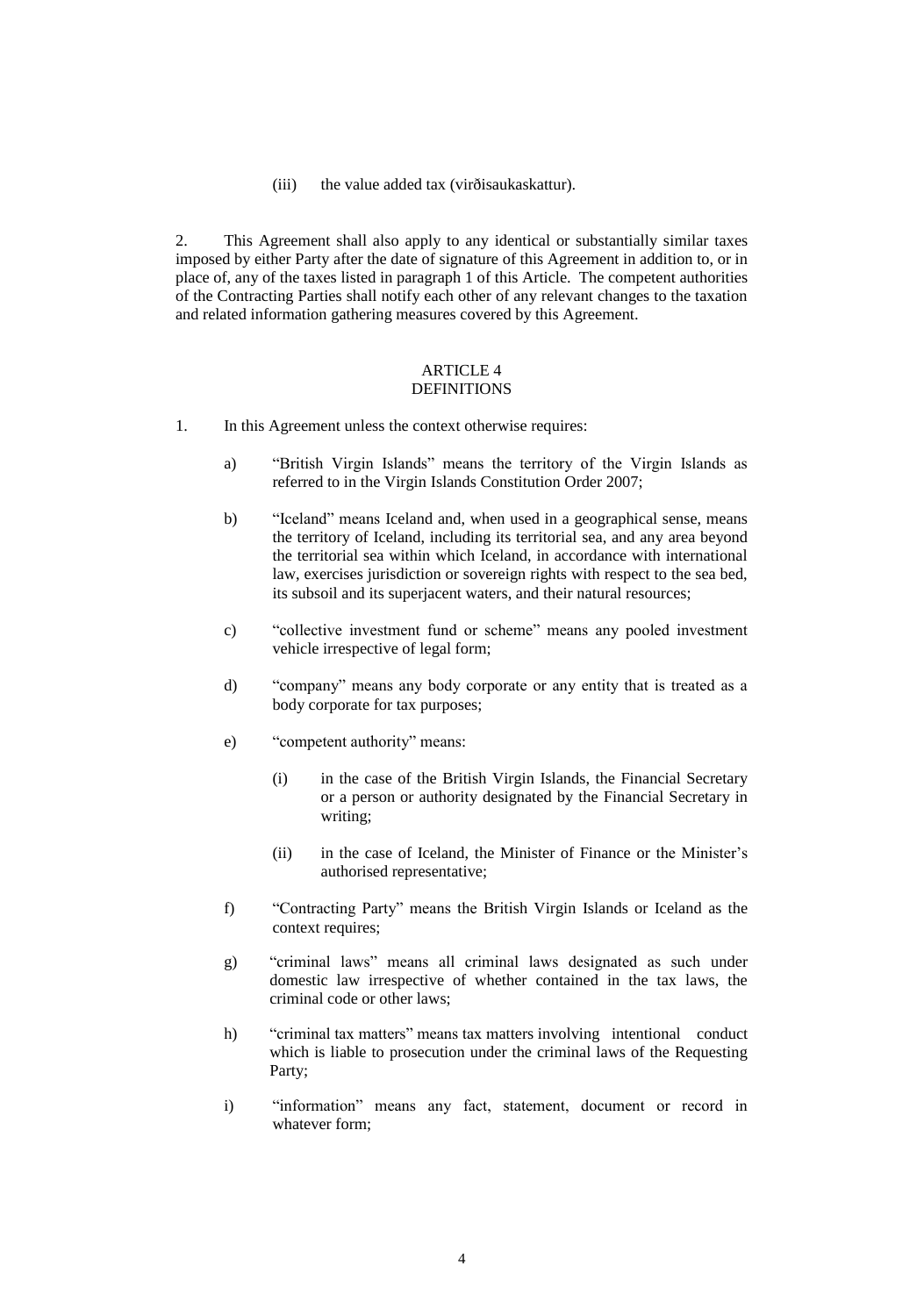- j) "information gathering measures" means laws, regulations and administrative or judicial procedures that enable a Requested Party to obtain and provide the requested information;
- k) "national" means:
	- (i) in relation to the British Virgin Islands, any person who belongs to the British Virgin Islands by virtue of the Virgin Islands Constitution Order 2007 (Statutory Instrument 2007 No. 1678) or has a certificate of residence of the British Virgin Islands by virtue of the Immigration and Passport Ordinance (Cap.130); and any legal person, partnership, association or other entity deriving its status as such from the laws in force in the British Virgin Islands;
	- (ii) in relation to Iceland,  $(A)$  any Icelandic citizen, and  $(B)$  any legal person, partnership, association or other entity deriving its status as such from the laws in force in Iceland;
- l) "person" includes an individual, a company and any other body or group of persons;
- m) "principal class of shares" means the class or classes of shares representing a majority of the voting power and value of the company;
- n) "public collective investment fund or scheme" means any collective investment fund or scheme, in which the purchase, sale or redemption of shares or other interests is not implicitly or explicitly restricted to a limited group of investors;
- o) "publicly traded company" means any company whose principal class of shares is listed on a recognised stock exchange provided its listed shares can be readily purchased or sold by the public. Shares can be purchased or sold "by the public" if the purchase or sale of shares is not implicitly or explicitly restricted to a limited group of investors;
- p) "recognised stock exchange" means any stock exchange agreed upon by the competent authorities of the Contracting Parties;
- q) "Requested Party" means the Contracting Party to this Agreement which is requested to provide or has provided information in response to a request;
- r) "Requesting Party" means the Contracting Party to this Agreement submitting a request for or having received information from the Requested Party;
- s) "tax" means any tax covered by this Agreement.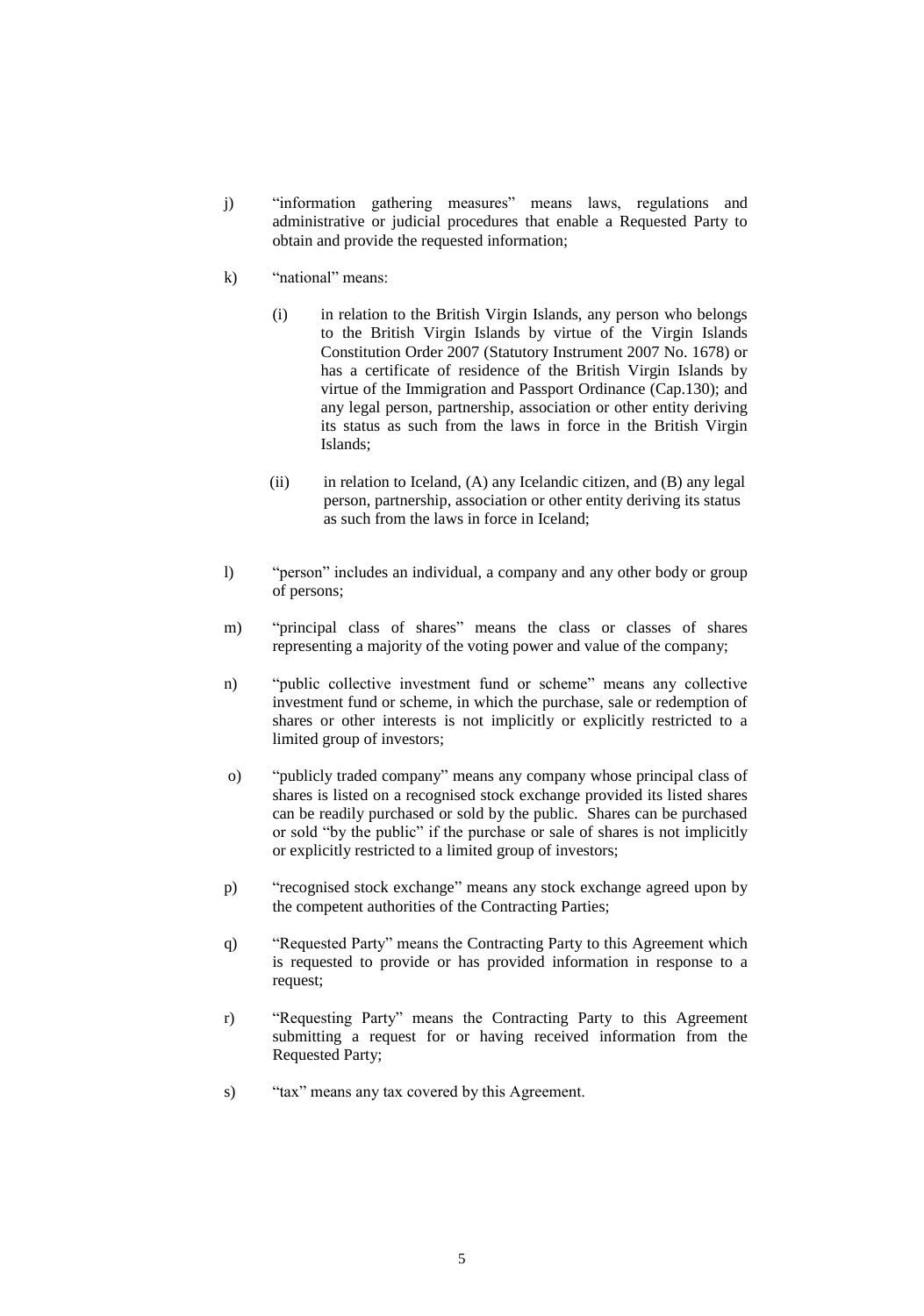2. As regards the application of this Agreement at any time by a Contracting Party, any term not defined therein shall, unless the context otherwise requires, have the meaning that it has at that time under the law of that Contracting Party, any meaning under the applicable tax laws of that Contracting Party prevailing over a meaning given to the term under other laws of that Contracting Party.

#### ARTICLE 5

## EXCHANGE OF INFORMATION UPON REQUEST

1. The competent authority of the Requested Party shall provide upon request in writing by the Requesting Party information for the purposes referred to in Article 1. Such information shall be exchanged without regard to whether the conduct being investigated would constitute a crime under the laws of the Requested Party if it occurred in the territory of the Requested Party. If the information received by the competent authority of the Requested Party is not sufficient to enable it to comply with the request for information, it shall, in accordance with the terms provided in paragraph 7 (a), advise the competent authority of the Requesting Party of that fact and request such additional information as may be required to enable the effective processing of the request.

2. If the information in possession of the competent authority of the Requested Party is not sufficient to enable it to comply with the request for the information, the Requested Party shall use all relevant information gathering measures to provide the Requesting Party with the information requested, notwithstanding that the Requested Party may not need such information for its own tax purposes.

3. If specifically requested by the competent authority of the Requesting Party, the competent authority of the Requested Party shall provide information under this Article, to the extent allowable under its domestic laws, in the form of depositions of witnesses and authenticated copies of original records.

4. Each Contracting Party shall ensure that its competent authority, for the purposes of this Agreement, has the authority to obtain and provide upon request:

- a) information held by banks, other financial institutions, and any person, including nominees and trustees, acting in an agency or fiduciary capacity;
- b) information regarding the legal and beneficial ownership of companies, partnerships and other persons, including, within the constraints of Article 2, ownership information on all such persons in an ownership chain; and in the case of trusts, information on settlors, trustees, beneficiaries and protectors; and in the case of foundations, information on founders, members of the foundation council and beneficiaries, and equivalent information in the case of entities that are neither trusts nor foundations.

5. Notwithstanding the preceding paragraphs, this Agreement does not create an obligation on the Contracting Parties to obtain or provide: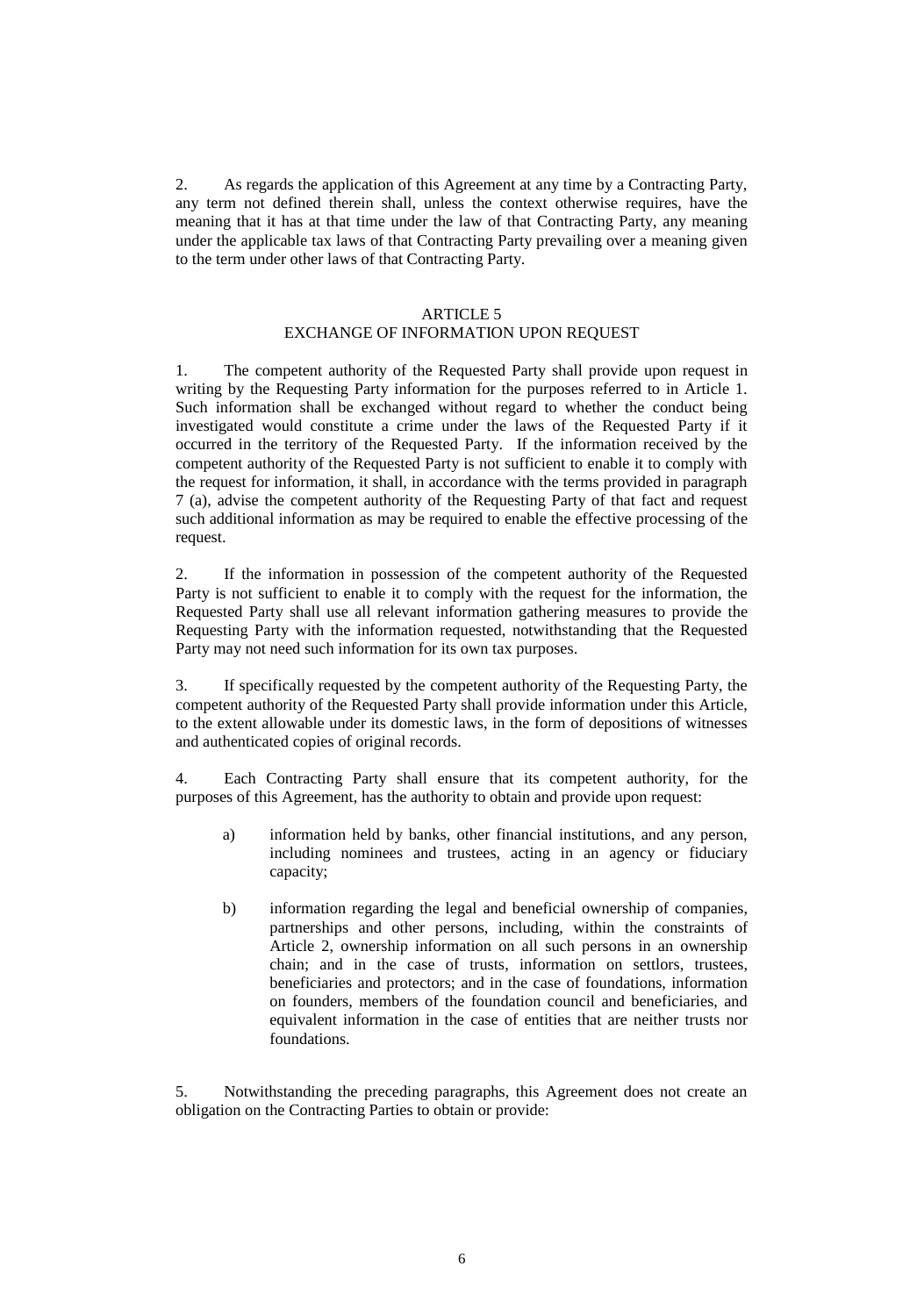- a) ownership information with respect to publicly traded companies or public collective investment funds or schemes, unless such information can be obtained without giving rise to disproportionate difficulties;
- b) information relating to a period more than six years prior to the tax period under consideration;
- c) information in the possession or control of a person other than the taxpayer that does not directly relate to the taxpayer.

6. The competent authority of the Requesting Party shall provide the following information to the competent authority of the Requested Party when making a request for information under this Agreement in order to demonstrate the foreseeable relevance of the information to the request:

- a) the identity of the person under examination or investigation;
- b) the period for which the information is requested;
- c) the nature and type of the information requested, including a description of the specific evidence sought and the form in which the Requesting Party would prefer to receive the information;
- d) the tax purposes for which the information is sought and the reasons why the information requested is foreseeably relevant to the administration or enforcement of the domestic laws of the Requesting Party;
- e) grounds for believing that the information requested is present in the territory of the Requested Party or is in the possession or control of a person subject to the jurisdiction of the Requested Party;
- f) to the extent known, the name and address of any person believed to be in possession or control of the information requested;
- g) a declaration that the request is in conformity with this Agreement and the laws and administrative practices of the Requesting Party, and that if the requested information were within the jurisdiction of the Requesting Party then the competent authority of the Requesting Party would be able to obtain the information under the laws of the Requesting Party or in the normal course of administrative practice;
- h) a statement that the Requesting Party has pursued all means available in its own territory to obtain the information, except those that would give rise to disproportionate difficulties.

7. The competent authority of the Requested Party shall forward the requested information as promptly as possible to the competent authority of the Requesting Party. To ensure a prompt response:

a) the competent authority of the Requested Party shall confirm the receipt of a request in writing to the competent authority of the Requesting Party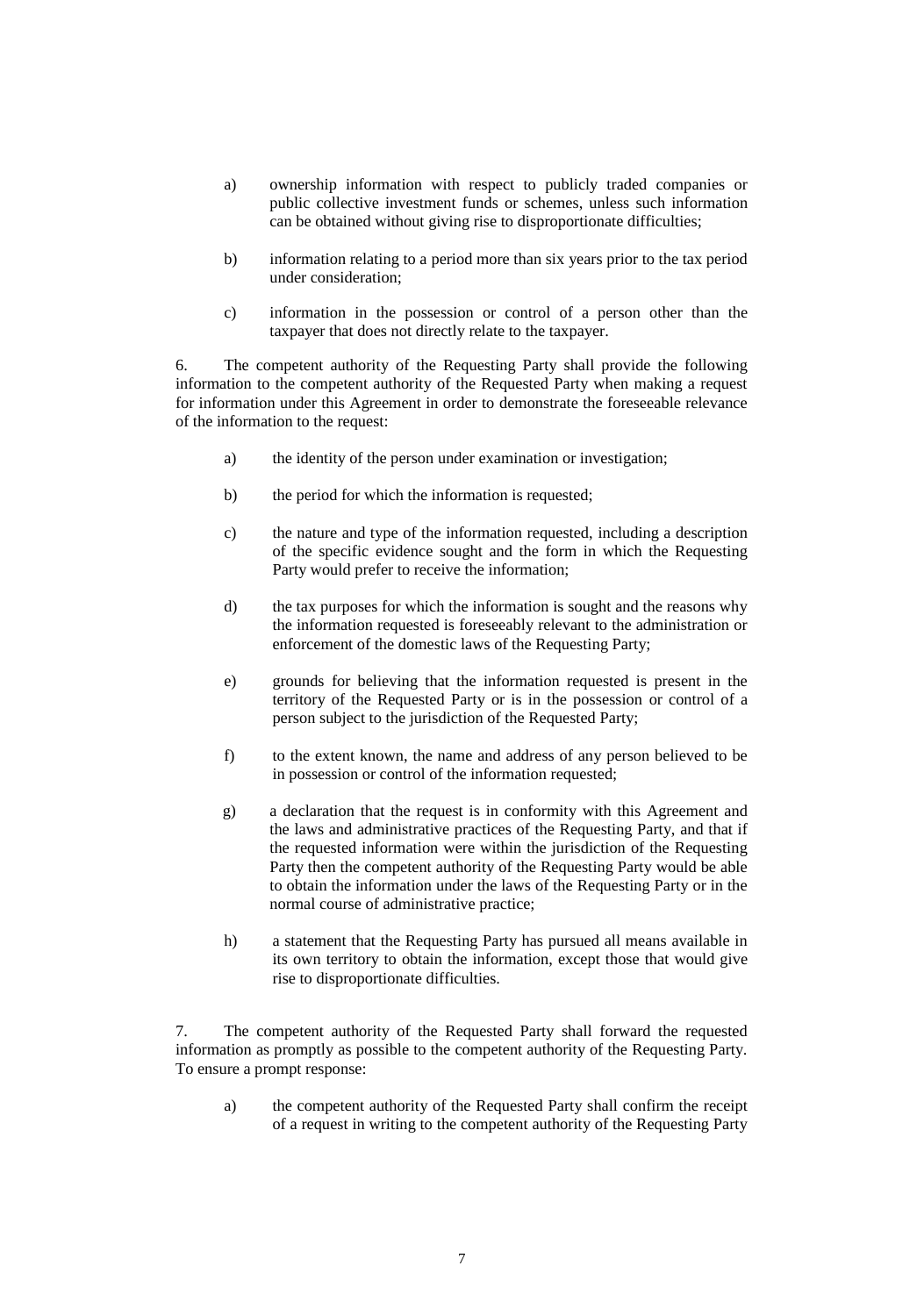and shall notify the competent authority of the Requesting Party of any deficiencies in the request within 60 days of receipt of the request; and

b) if the competent authority of the Requested Party has been unable to obtain and provide the information requested within 90 days of receipt of the request, or if obstacles are encountered in furnishing the information, or if the competent authority of the Requested Party refuses to provide the information, it shall immediately inform the competent authority of the Requesting Party in writing, explaining the reasons for its inability to obtain and provide the information, or the obstacles encountered, or the reasons for its refusal.

# ARTICLE 6 TAX EXAMINATIONS OR INVESTIGATIONS ABROAD

1. The Requested Party may, to the extent permitted under its domestic laws, and following reasonable notice from the Requesting Party, allow representatives of the competent authority of the Requesting Party to enter the territory of the Requested Party in connection with a request to interview persons and examine records with the written consent of the persons concerned. The competent authority of the Requesting Party shall notify the competent authority of the Requested Party of the time and place of the meeting with the persons concerned.

2. At the request of the competent authority of the Requesting Party, the competent authority of the Requested Party may, in accordance with its domestic laws, permit representatives of the competent authority of the Requesting Party to be present at the appropriate part of a tax examination in the territory of the Requested Party.

3. If the request referred to in paragraph 2 of this Article is granted, the competent authority of the Requested Party conducting the examination shall, as soon as possible, notify the competent authority of the Requesting Party of the time and place of the examination, the authority or person authorised to carry out the examination and the procedures and conditions required by the Requested Party for the conduct of the examination. All decisions regarding the conduct of the examination shall be made by the Requested Party conducting the examination in accordance with its domestic laws.

#### ARTICLE 7 POSSIBILITY OF DECLINING A REQUEST

- 1. The competent authority of the Requested Party may decline to assist:
	- a) where the request is not made in conformity with this Agreement; or
	- b) where the Requesting Party has not pursued all means available in its own territory to obtain the information, except where recourse to such means would give rise to disproportionate difficulties; or
	- c) where the disclosure of the information requested would be contrary to public policy (ordre public).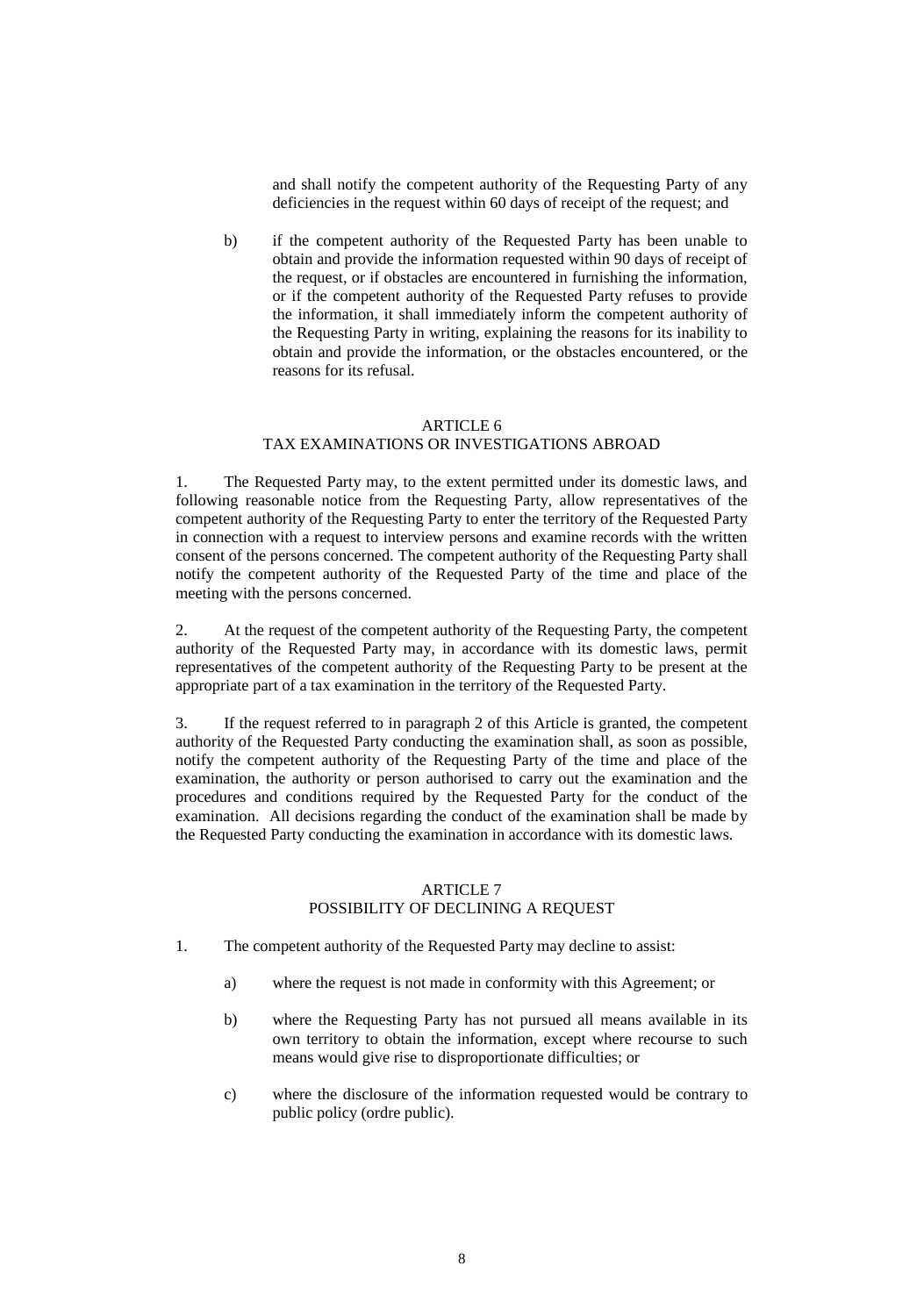2. The provisions of this Agreement shall not impose upon a Contracting Party any obligation to provide information which would disclose any trade, business, industrial, commercial or professional secret or trade process. Information described in paragraph 4 of Article 5 shall not by reason of that fact alone constitute such a secret or process.

- 3. a) The provisions of this Agreement shall not impose on a Contracting Party the obligation to obtain or provide information which would reveal confidential communications between a client and an attorney, solicitor or barrister where such communications are:
	- (i) produced for the purposes of seeking or providing legal advice, or
	- (ii) produced for the purposes of use in existing or contemplated legal proceedings.
	- b) Information held with the intention of furthering an offence is not subject to legal privilege, and nothing in this Article shall prevent an attorney, solicitor or barrister from providing the name and address of a client where doing so would not constitute a breach of legal privilege.

4. A request for information shall not be refused on the ground that the tax liability giving rise to the request is disputed by the taxpayer.

5. The Requested Party shall not be required to obtain and provide information which, if the requested information was within the jurisdiction of the Requesting Party, the competent authority of the Requesting Party would not be able to obtain under its laws or in the normal course of administrative practice.

6. The Requested Party may decline a request for information if the information is requested by the Requesting Party to administer or enforce a provision of the tax law of the Requesting Party, or any requirement connected therewith, which discriminates against a resident or national of the Requested Party as compared with a resident or national of the Requesting Party in the same circumstances.

## ARTICLE 8 CONFIDENTIALITY

1. All information provided and received by the competent authorities of the Contracting Parties shall be kept confidential and shall be disclosed only to persons or authorities (including courts and administrative bodies) concerned with the purposes specified in Article 1 and used by such persons or authorities only for such purposes, including the determination of any appeal or the oversight of the above. For these purposes, information may be disclosed in public court proceedings or in judicial proceedings.

2. The information may not be disclosed to any other person or entity or authority without the express written consent of the competent authority of the Requested Party.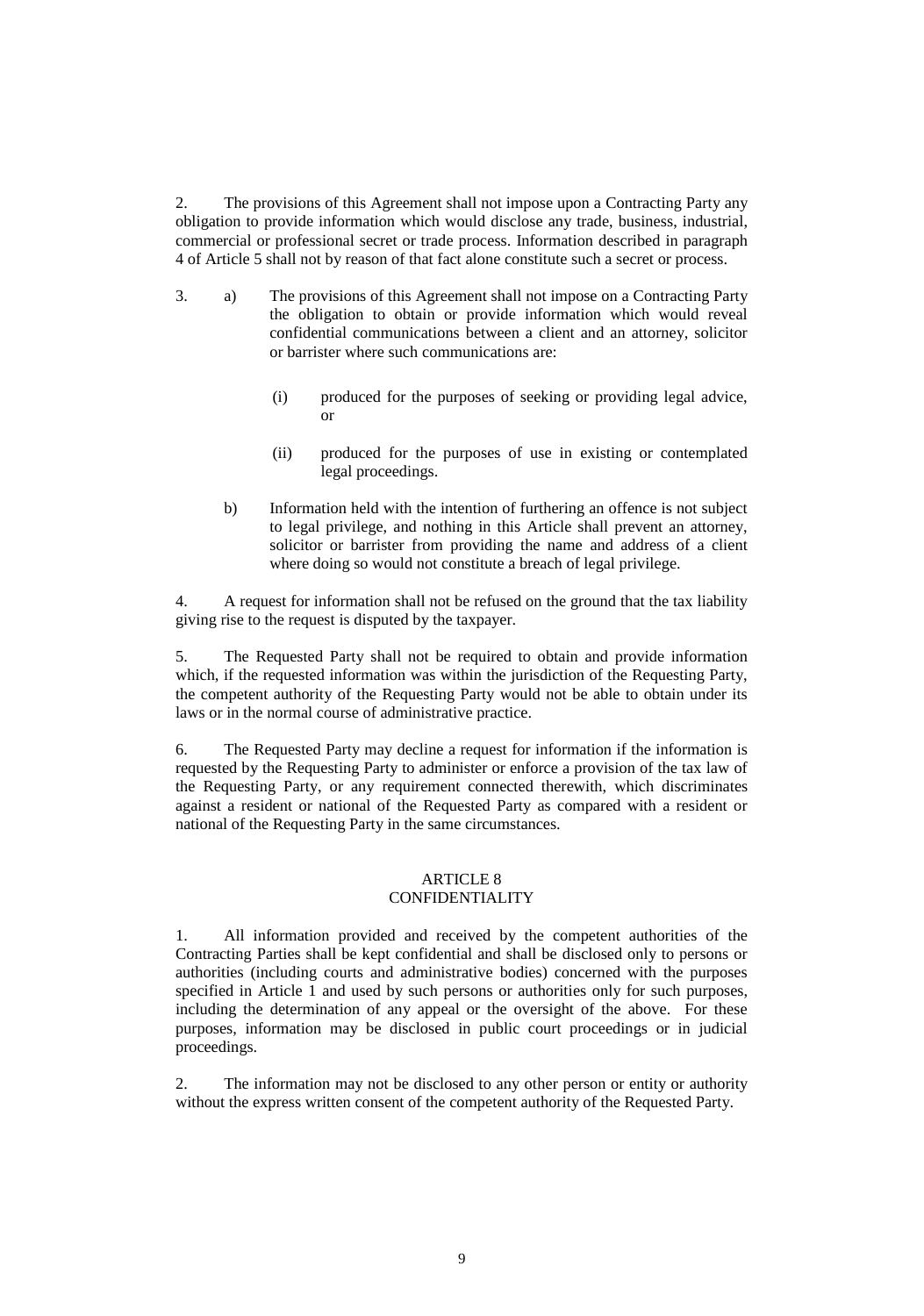3. Information provided to a Requesting Party shall not be disclosed to any other jurisdiction.

#### ARTICLE 9 **SAFEGUARDS**

Nothing in this Agreement shall affect the rights and safeguards secured to persons by the laws or administrative practice of the Requested Party. However, these rights and safeguards may not be applied by the Requested Party in a manner that unduly prevents or delays effective exchange of information.

## ARTICLE 10 ADMINISTRATIVE COSTS

1. Incidence of ordinary costs incurred in the course of responding to a request for information will be borne by the Requested Party. Such ordinary costs would normally cover internal administration costs and any minor external costs.

2. All other costs that are not ordinary costs are considered extraordinary costs and will be borne by the Requesting Party. Extraordinary costs include, but are not limited to, the following:

- a) reasonable fees charged by third parties for carrying out research;
- b) reasonable fees charged by third parties for copying documents;
- c) reasonable costs of engaging experts, interpreters, or translators;
- d) reasonable costs of conveying documents to the Requesting Party;
- e) reasonable litigation costs of the Requested Party in relation to a specific request for information; and
- f) reasonable costs for obtaining depositions or testimony.

3. The competent authorities of the Contracting Parties will consult each other in any particular case where extraordinary costs are likely to exceed \$US500 to determine whether the Requesting Party will continue to pursue the request and bear the cost.

# ARTICLE 11 NO PREJUDICIAL OR RESTRICTIVE MEASURES

1. So long as this Agreement is in force and effective, it is the intention of the Contracting Parties not to apply or introduce prejudicial or restrictive measures based on harmful tax practices to residents or nationals of either Contracting Party. However, in the event that a Contracting Party has reason to believe that the other Contracting Party has introduced such prejudicial or restrictive measures, both Contracting Parties shall immediately initiate proceedings to resolve the matter.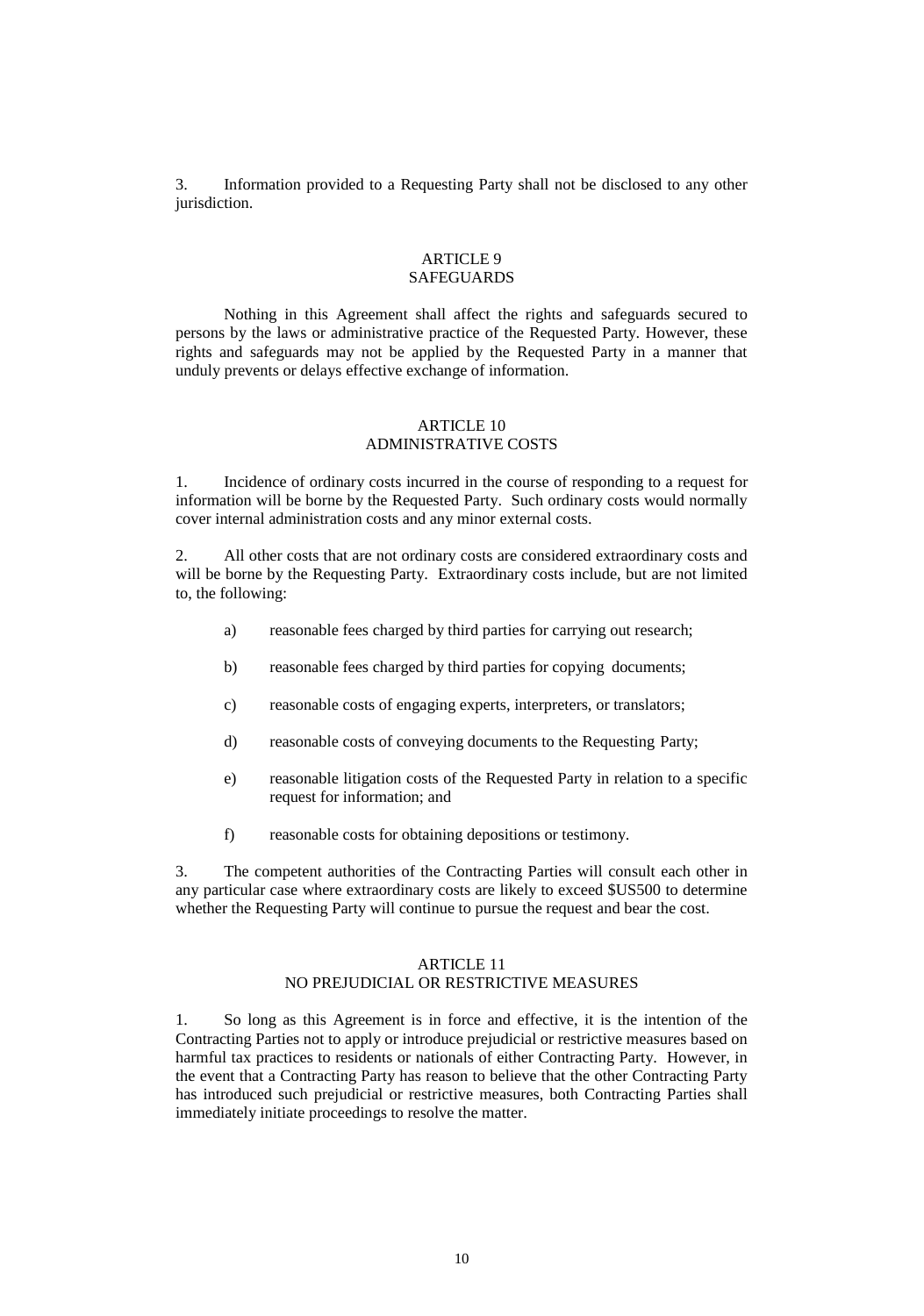2. A prejudicial or restrictive measure based on harmful tax practices means a measure applied by one Contracting Party to residents or nationals of the other Contracting Party on the basis that the other Contracting Party does not engage in effective exchange of information or because it lacks transparency in the operation of its laws, regulations or administrative practices, or on the basis of no or nominal taxes and one of the preceding criteria.

3. Without limiting the generality of the term "prejudicial or restrictive measure", the term includes the denial of a deduction, credit or exemption, the imposition of a tax, charge or levy, or special reporting requirements. Such measures include any measure which relates, directly or indirectly, to taxation matters. However, they do not include any generally applicable measure, applied by either Contracting Party against, amongst others, members of the OECD generally.

## ARTICLE 12 IMPLEMENTING LEGISLATION

The Contracting Parties shall (where they have not already done so) enact any legislation necessary to comply with, and give effect to, the terms of this Agreement.

#### ARTICLE 13 LANGUAGE

Requests for assistance and responses thereto shall be drawn up in English

#### ARTICLE 14 MUTUAL AGREEMENT PROCEDURE

1. Where difficulties or doubts arise between the Contracting Parties regarding the implementation or interpretation of this Agreement, the competent authorities shall use their best efforts to resolve the matter by mutual agreement.

2. In addition to the efforts referred to in paragraph 1 of this Article, the competent authorities of the Contracting Parties may mutually determine the procedures to be used under Articles 5, 6 and 10.

3. The competent authorities of the Contracting Parties may communicate with each other directly for the purposes of reaching agreement under this Article.

## ARTICLE 15 ENTRY INTO FORCE

1. Each of the Contracting Parties shall notify to the other in writing the completion of the procedures required by its law for the bringing into force of this Agreement.